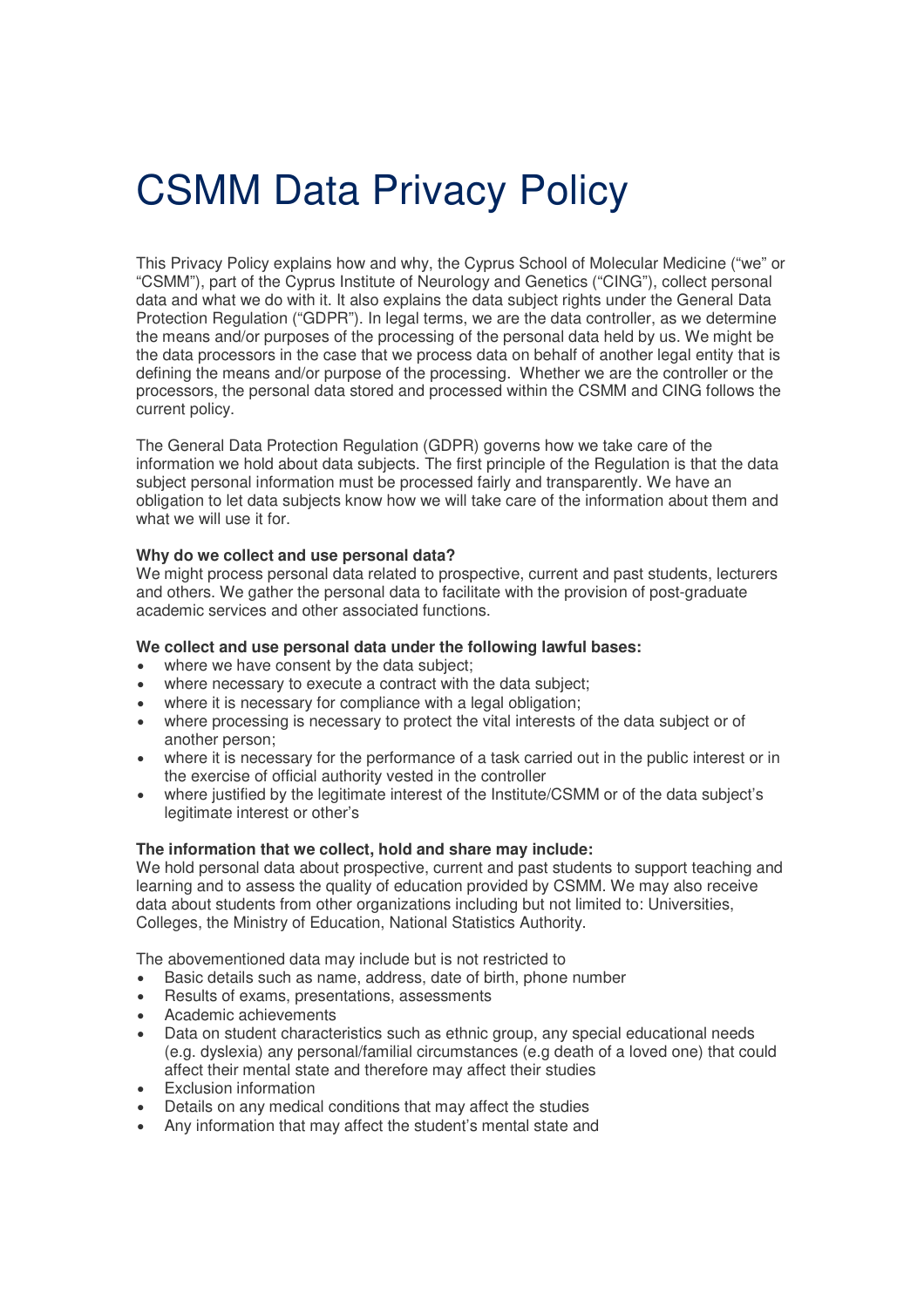- Images of the CCTV system we have installed in the broader CING premises
- We also hold personal data about lecturers/academic staff and other CSMM employees to offer our educational services. We may also receive data about academic staff from other organizations including but not limited to: other Universities, Colleges, and the Ministry of Education.

The abovementioned data may include but is not restricted to

- Basic details such as name, address, date of birth, phone number
- Appraisals and/or reviews of the academic staff
- Academic and work experience
- Financial information such as Social Security Number and bank account details
- Images of the CCTV system we have installed in the broader CING premises

## **How long are general data retained?**

We retain personal data for the period necessary to fulfill the purposes outlined in this Privacy Policy unless a longer retention period is required by law. For more information about the retention period of specific data please contact our Data Protection officer through the email: dpo@cing.ac.cy or our Education Office at 22358600.

#### **Who do we share personal data with?**

We will not share information about students with anyone without the student's consent, unless the law and our policies allow us to do so.

We are required by law to transfer certain information about students to specified external bodies which include the Ministry of Education, the Cyprus Agency of Quality Assurance and Accreditation in Higher Education, the Migration Services, the Foundation for the Management of EU Lifelong Learning programs, so that they can meet their statutory obligations.

We may transfer some of data subject's personal data to financial institutions and/or auditors and/or legal representatives to execute payments or take other actions in order to execute a contract or to be in accordance with the Law.

We may transfer personal data to third party education providers such as external lecturers or other educational institutions for the purposes of providing to you the required educational services.

In any event that we should share personal data with third parties within the countries within the EU or within the countries outside the EU for which there is an "Adequacy Decision" by the European Commission, apart from the Public Authorities, we ensure that a Data Processing Agreement is in place that establishes the rules of such transfer and the security and privacy of the personal data and we will only provide the minimum amount of personal data necessary to fulfill the purpose of which we are required to share the data.

In the event that we should share personal data with third parties within the countries outside the EU for which there is no "Adequacy Decision", such as in the cases that of transferring personal data to the data subjects's country of origin following a request from the student's home country government or authorities, we ensure that the country meets an adequate level of protection for the right and freedoms of data in relation to the processing of personal data and we will only share such data once a signed set of Standard Contractual Clauses (SCC) is in place between us and them.